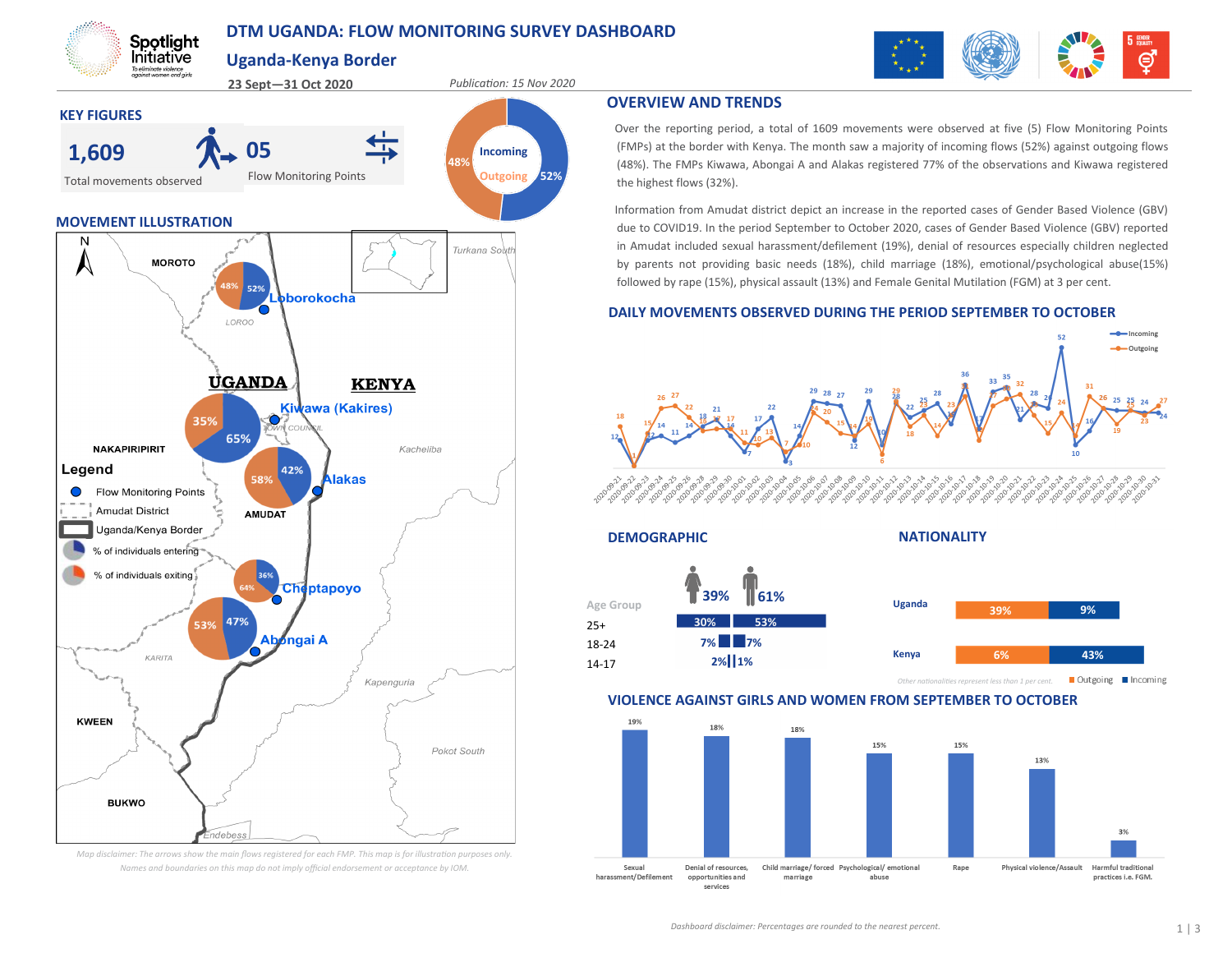# **DTM UGANDA: FLOW MONITORING SURVEY DASHBOARD**

**23 Sept—31 Oct 2020** *Publication: 15 Nov 2020*

# **Uganda-Kenya Border**



#### **HIGHLIGHTS**

Spotlight Initiative To eliminate violence<br>against women and girls

- Of the 1,609 movements observed, 57 per cent were registered by the FMPs located in Kiwawa and Abongai A;
- 48 per cent of the population tracked by the enumerators is Ugandan whereas 52 per cent is Kenyan;
- 5 per cent of outgoing persons were seasonal migrants seeking pasture for their livestock;
- 5 per cent of outgoing persons were seeking job opportunities;
- 4 per cent of outgoing persons were seeking for health assistance;
- 29 per cent of outgoing persons were moving for economic reasons.
- FGM cases registered by the district constituted 3 per cent of overall GBV cases in Amudat in the reporting period. Unconfirmed sources cite FGM services as the reason for some girls and women to move out of Uganda through Amudat to go to Kenya.



**HIGHEST LEVEL OF EDUCATION**

## **CHALLENGES ENCOUNTERED SINCE THE START OF COVID19 PANDEMIC**



| <b>REASONS FOR MOVING</b>                                    |     |       | <b>Total Inflows Outflows</b> |
|--------------------------------------------------------------|-----|-------|-------------------------------|
| Seeking better socio-economic conditions                     | 23% | 19%   | 29%                           |
| Visiting family/relatives in the desired destination country | 18% | 17%   | 19%                           |
| Returning to home country                                    | 18% | 28%   | 8%                            |
| Safety                                                       | 15% | 12%   | 18%                           |
| Create a business or return to own business                  | 8%  | 7%    | 10%                           |
| Geographic proximity, ease of travel                         | 7%  | 7%    | 8%                            |
| Country less affected by COVID-19                            | 6%  | 4%    | 9%                            |
| Ease of access to asylum procedures                          | 5%  | 4%    | 7%                            |
| Seasonal migration (transhumance / pastoralist)              | 5%  | 5%    | 5%                            |
| The only available/feasible choice                           | 4%  | 3%    | 5%                            |
| Job opportunities                                            | 4%  | 2%    | 5%                            |
| Followed friends, family (travel in groups)                  | 3%  | 3%    | 3%                            |
| Start/resume studies / training                              | 3%  | 2%    | 4%                            |
| Health care                                                  | 3%  | 2%    | 4%                            |
| Well established network of co-nationals                     | 1%  | $1\%$ | 1%                            |
| Other (Cultural practices, religious reasons)                | 1%  | 2%    | 1%                            |

## **DURATION OF STAY**

| A day or less                                                  | 28% | 15% | 21% |  |
|----------------------------------------------------------------|-----|-----|-----|--|
| If not a day, less than 2 weeks                                | 16% | 17% | 16% |  |
| Not planning to leave/that is my country of habitual residence | 11% | 18% | 14% |  |
| Between 2 weeks and 3 months                                   | 6%  | 7%  | 7%  |  |
| 12 months or more                                              | 5%  | 5%  | 5%  |  |
| Between 3 and 6 months                                         | 3%  | 5%  | 4%  |  |
| Between 6 and 12 months                                        | 1%  | 2%  | 2%  |  |
| Don't know/ No answer                                          | 32% | 32% | 32% |  |

**Inflows Outflows Total**